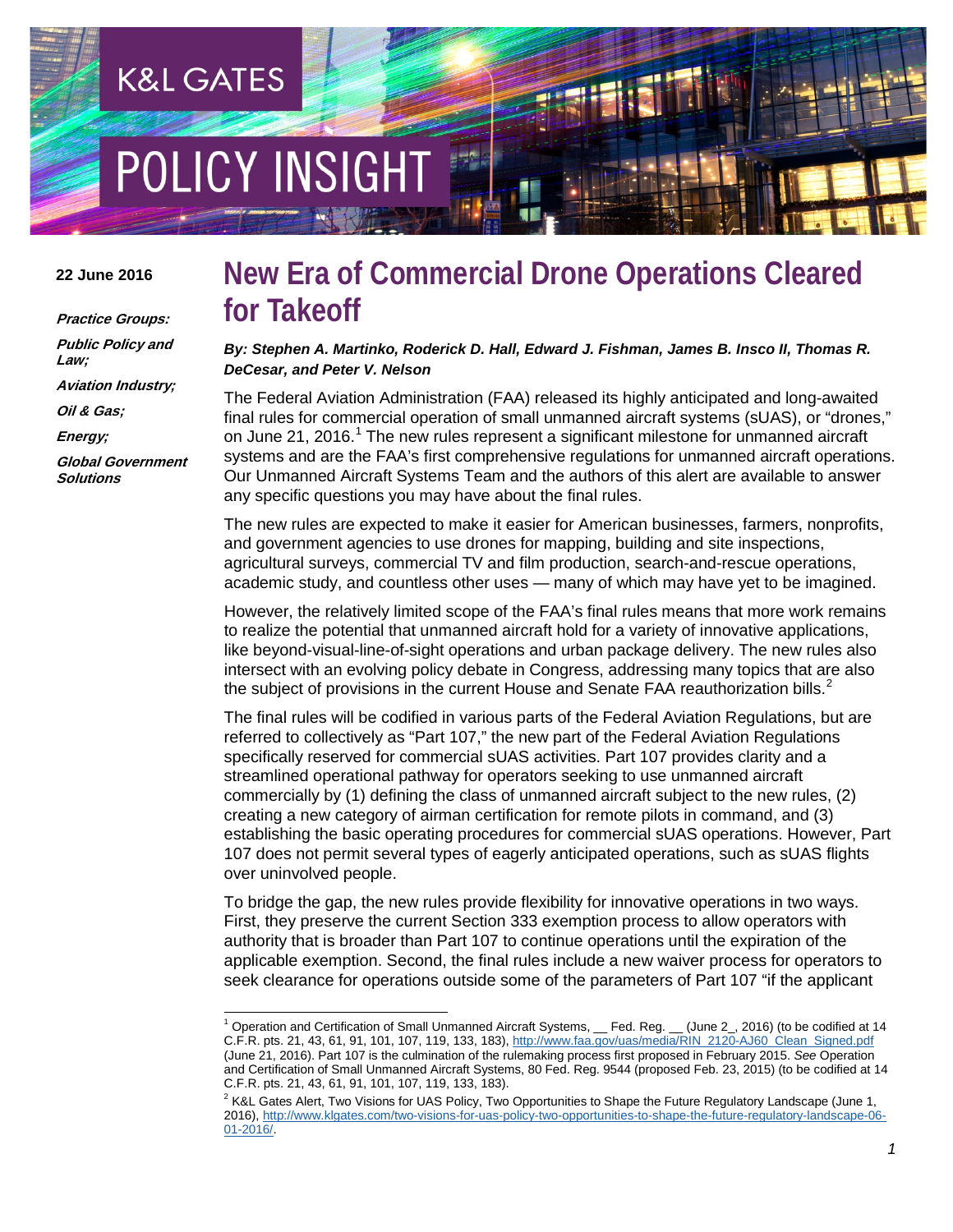# **New Era of Commercial Drone Operations Cleared for Takeoff**

demonstrates that his or her operation can safely be conducted under the terms of a certificate of waiver."

The final rules will become effective 60 days after their publication in the Federal Register, which is expected to occur Tuesday, June 28, 2016, putting the effective date at Saturday, August 27, 2016. In order to assist businesses planning to operate sUAS under Part 107, the FAA also released an [advisory circular](https://www.faa.gov/uas/media/AC_107-2_AFS-1_Signed.pdf) providing guidance for operating sUAS under the rule.

### **sUAS Rule Summary**

### *Aircraft Requirements:*

- sUAS weighing less than 55 pounds must be registered with the FAA and properly marked with the registration number.
- Unlike traditional aircraft, Part 107 does not require that each airframe have a certificate of airworthiness. The pilot in command must inspect the sUAS to determine that it is in a safe condition before each flight.
- The new rules apply only to U.S.-registered aircraft operated within the United States. The U.S. citizenship requirements for registration of manned aircraft will apply similarly to sUAS, requiring careful compliance analysis.

### *Pilot Requirements:*

- Creation of a new category of airman certification for remote pilots in command ("Remote PICs"), along with an sUAS rating.
- A Remote PIC certificate with a sUAS rating will be required in order to fly a sUAS, except an uncertificated person may fly an aircraft under the direct supervision of a Remote PIC where the Remote PIC can take over control of the unmanned aircraft.
- Consistent with other FAA airman certification requirements, candidates for Remote PIC certificates must be at least 16 years of age, English proficient, obtain Transportation Security Administration clearance, and pass an aeronautical knowledge test.
- Like other airman certificates, the unmanned pilot certificate will never expire, though an airman must pass a biannual written exam to exercise the privileges of the certificate.
- Unlike the requirements for manned aircraft certification, the FAA will not require actual flight training, practical examinations, or separate medical certification.

### *Operational Limitations:*

- Permits the commercial use of sUAS during daylight, or twilight (within 30 minutes of sunrise or sunset) with appropriate lighting, and on days with at least three miles visibility.
- All operations must be conducted within the Remote PIC's or a visual observer's unassisted visual line of sight. Although visual observers are permitted, they are not required unless the Remote PIC is unable to continually observe the sUAS during its flight (if, for instance, the Remote PIC is using first-person-view technology or also looking at data collected on a computer screen). Even if a visual observer is utilized, the Remote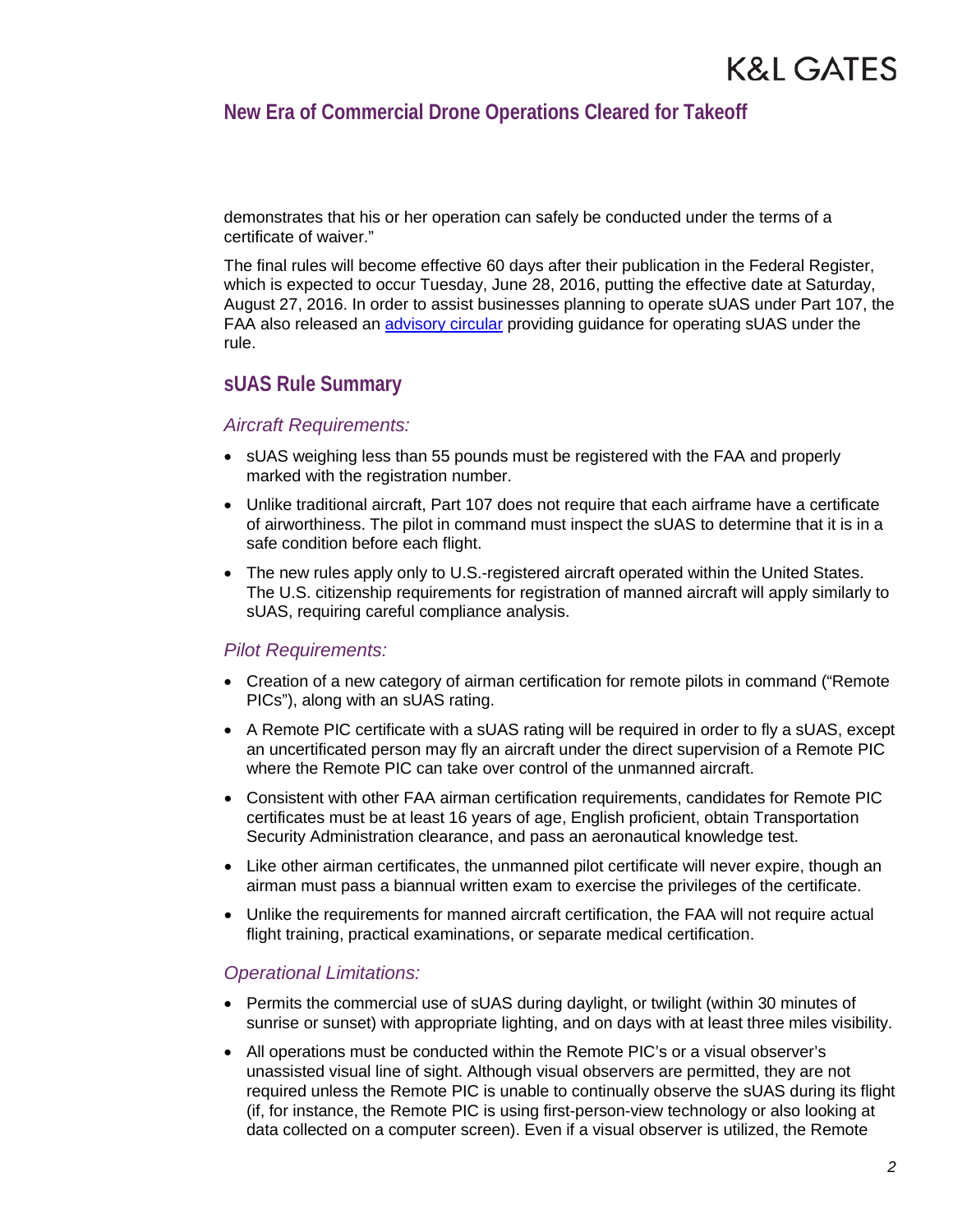# **New Era of Commercial Drone Operations Cleared for Takeoff**

PIC must remain close enough to the aircraft so that he or she is capable of seeing it at any time.

- Limits maximum altitude to 400 feet above ground level ("AGL"), or, if higher than 400 feet AGL, the aircraft must remain within 400 feet of a structure, such as an antenna tower or building.
- Limits maximum groundspeed to 100 mph (87 knots).
- Permits sUAS to be operated near structures, although not over individuals uninvolved with the flight unless they are under a covered structure or stationary vehicle.
- Operations from a moving land-based or water-borne vehicle (but not aircraft) are permitted but only in a sparsely populated area.
- Mindful of the 400 feet AGL upper-altitude limitation, Part 107 permits flight in Class G airspace (generally airspace away from airports) without permission and flight in Class B, C, D, and E airspace (generally airspace close to airports or heavily populated areas) with permission from the controlling air traffic control authority.
- Eliminates the burdensome requirement to obtain a Certificate of Waiver or Authorization for sUAS flights operated within the parameters of Part 107.
- Remote PICs must report any serious incidents (i.e., resulting in serious injury, loss of consciousness, or at least \$500 in property damage excluding damage to the sUAS itself) to the FAA within 10 days.

# **How Do the Final Rules Differ from the Proposed Rules?**

Generally, the final rules track the proposed rules rather closely, with a few notable exceptions. Among the most significant differences are the following:

- The final rules set the maximum altitude for sUAS flights at 400 feet AGL, rather than the 500 feet AGL forecast in the proposed rulemaking.
- The final rules allow operations from a moving ground vehicle if the flight occurs in a sparsely populated area. The proposed rules restricted all flights from moving vehicles except boats for flights over water. This change could be significant for long-distance flights in rural areas such as pipeline rights of way.
- Operations are permitted during twilight (i.e., within 30 minutes before or after sunrise or sunset) with appropriate lighting, as opposed to allowing flights during daylight only.
- The addition of the waiver process for operations not addressed by Part 107, as described above.

### **Important Links**

A copy of the final rules, an FAA summary and fact sheet on the final rules, a White House fact sheet, and a White House summary are available at the following links:

- [Final sUAS Rule](http://www.faa.gov/uas/media/RIN_2120-AJ60_Clean_Signed.pdf)
- [FAA sUAS Rule Summary](http://www.faa.gov/uas/media/Part_107_Summary.pdf)
- [FAA sUAS Rule Fact Sheet](http://www.faa.gov/news/fact_sheets/news_story.cfm?newsId=20516)